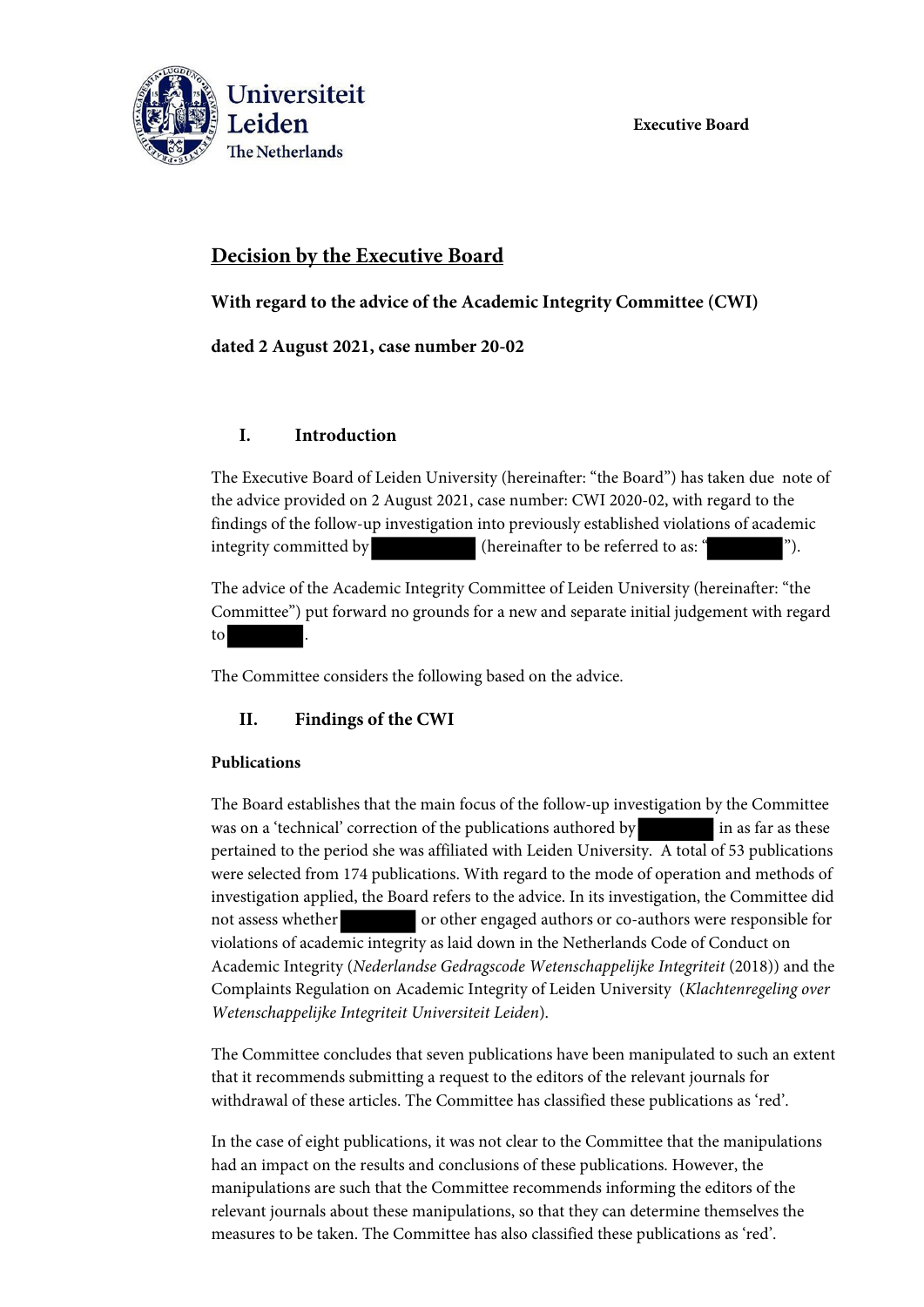

**Executive Board**

Blad2/3 The Committee gave the opportunity to respond to its findings. However, this response did not lead to different insights about the conclusions.

#### **Data Management**

The Board understands from the advice that the Committee experienced problems with collecting the underlying data sets and protocols of the Psychology Ethics Committee (*Commissie Ethiek Psychologie* (CEP)). This constitutes reason for a more detailed investigation of the present situation with regard to data management and guaranteeing compliance with the relevant protocols in more detail.

The Executive Board will inform

 in accordance with the recommendation of the CWI that no additional violations of academic integrity were discovered with regard to the grant applications that were submitted by

#### **III. Implementation of recommendations**

The Board confirms that the investigation by the Committee was conducted in a meticulous manner and adopts the recommendations laid down in the advice of the Committee, namely:

- I. With regard to the seven publications in which the Committee established malpractices that warrant withdrawal, the authors and co-authors concerned will be informed and the relevant publishers will then be requested to withdraw the publication;
- II. With regard to the eight publications in which the Committee has also established substantial malpractices, the authors and co-authors concerned will be informed and the relevant publishers will then be informed;
- III. The Executive Board will inform that no additional violations of academic integrity were discovered in the follow-up investigation with regard to the grant applications that were submitted by